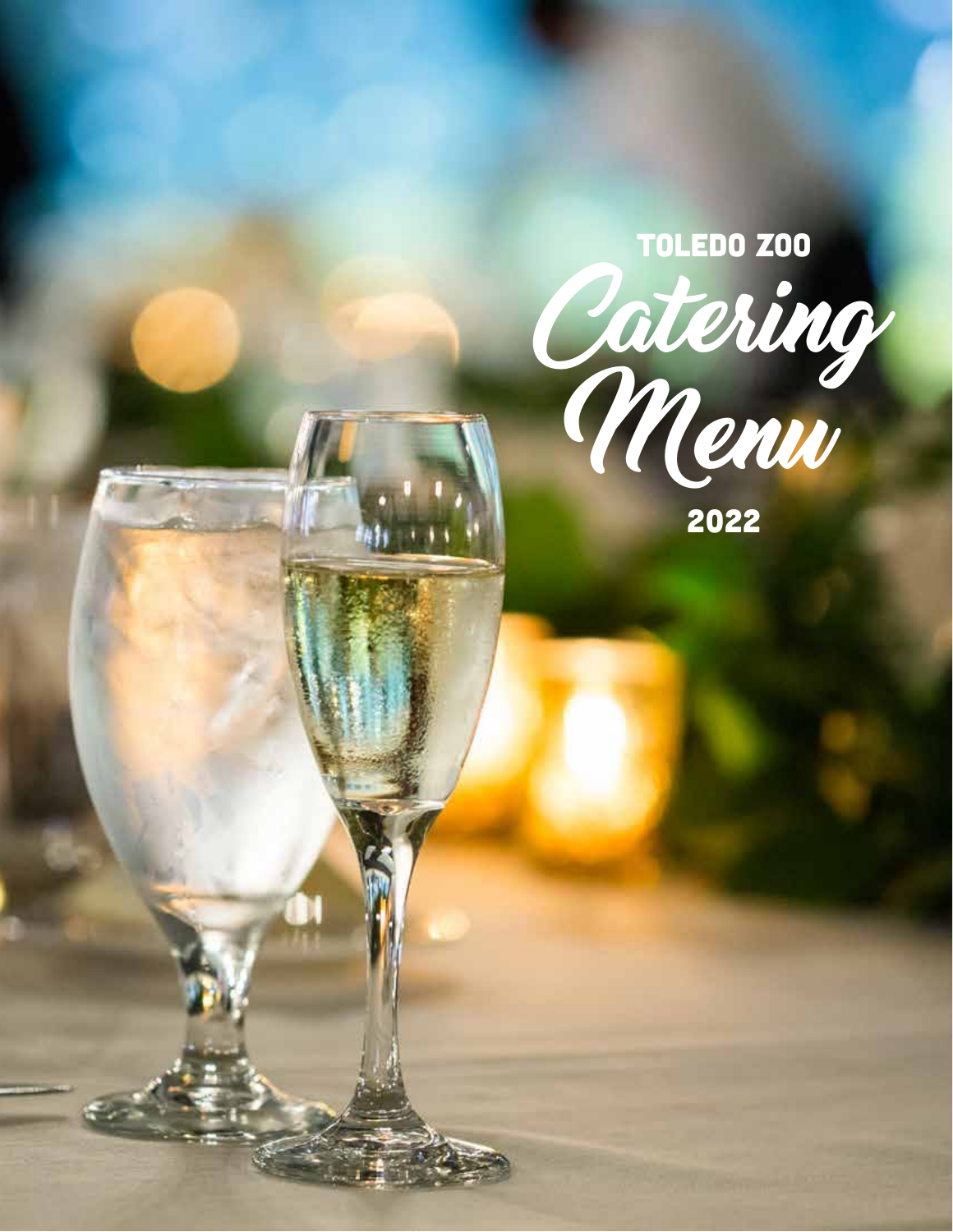

# **Continental**

 **Mini Assorted Pastries Scones Assorted Bagels with Cream Cheese and Jellies Fresh Cut Fruit Juice, Tea, Coffee (100% Columbian Regular and Decaf) and Water**

# **Turtle**

 **Mini Assorted Pastries Scones Assorted Bagels with Cream Cheese and Jellies Fresh Cut Fruit Yogurt Parfait with Granola Oatmeal with Brown Sugar and Raisins Juice, Tea, Coffee (100% Columbian Regular and Decaf) and Water**

# **Crocodile**

 **Mini Assorted Pastries Scones Assorted Bagels with Cream Cheese and Jellies Fresh Cut Fruit Yogurt Parfait with Granola Oatmeal with Brown Sugar and Raisins Sausage Scrambled Eggs Home Fries Juice, Tea, Coffee (100% Columbian Regular and Decaf) and Water**

# *Upgrade options to any breakfast menu:*

 **Omelet Station**

 **French Toast with Assorted Toppings Bar**





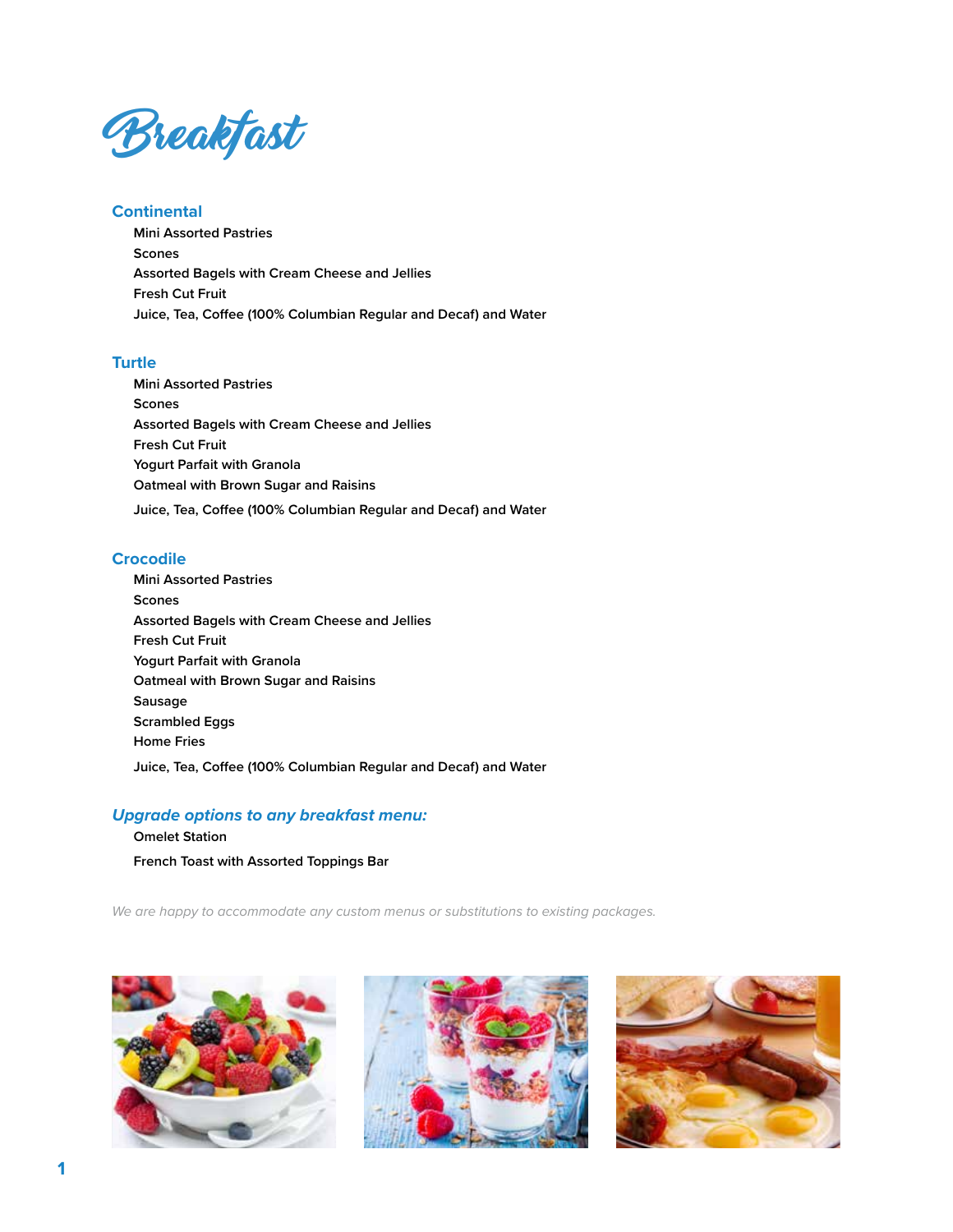

## *All buffets are served with assorted Coca-Cola products and carafes of water.*

## **Cheetah**

 **Served with warm Corn or Flour Tortillas, Tortilla Chips, Salsa and Sopapillas.**

- *Choice of 2: Seasoned Beef, Shredded Chicken, Pulled Pork or Faijta Pepper Blend*
- *Choice of 4: Lettuce, Diced Tomatoes, Diced Onion, Shredded Cheese, Fresh Salsa, Freshly Chopped Cilantro, Sour Cream, Sliced Black Olives or Sliced Jalapeno Peppers.*
- *Choice of 1: Pinto Beans, Black Beans, Refried Beans or Rice*

### **Gray Wolf**

 **Mixed Green Salad Deli Tray with Assorted Breads and Condiments Zoo Chips Choice of Soup:** • *Broccoli Cheddar* • *Beef Barley*

- *Chicken Noodle*
- • *Chicken Stracciatella*
- • *Loaded Baked Potato*
- • *Creamy Tomato Bisque*

### **Assorted Gourmet Cookies**

## **Impala**

#### **Choice of Soup:**

| • Broccoli Cheddar | • Beef Barley           | • Loaded Baked Potato  |
|--------------------|-------------------------|------------------------|
| • Chicken Noodle   | • Chicken Stracciatella | • Creamy Tomato Bisque |

# **Mixed Green Salad**

- *Choice of 2: Ranch, Italian, Raspberry Vinaigrette, Balsalmic Vinaigrette or Creamy Poppy Seed*
- *Choice of 10: Egg, Shredded Cheese, Croutons, Cucumbers, Tomatoes, Broccoli, Cauliflower, Shredded Carrots, Cottage Cheese, Diced Ham, Shredded Turkey, Sliced Black Olives, Bananna Peppers, Bacon, Red Onion or Roasted Sunflower Seeds*

#### **Assorted Gourmet Cookies**





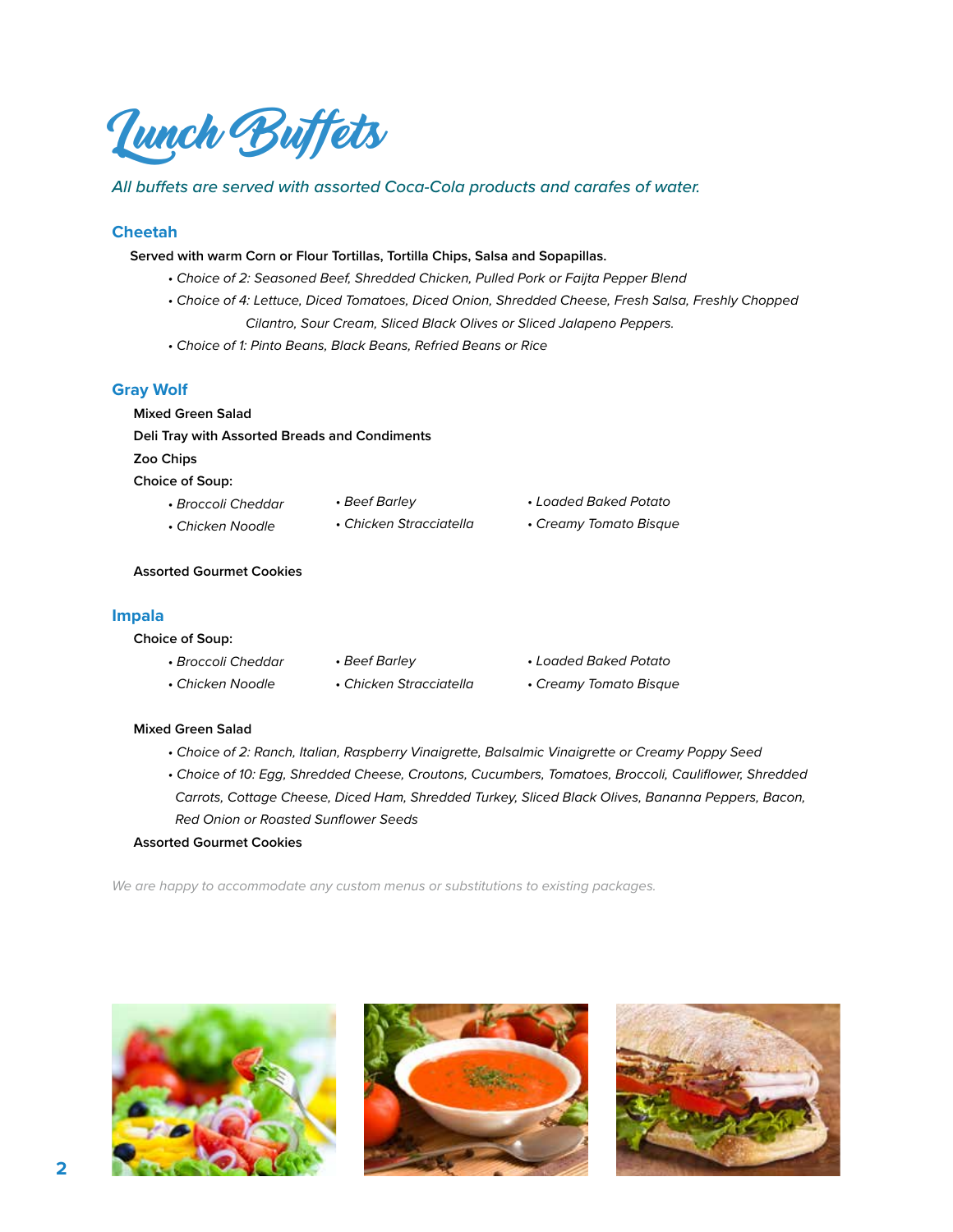

# *All buffets are served with assorted Coca-Cola products and carafes of water.*

# **Lion**

 **Mixed Green Salad**

 **Choice of 2 Sandwiches:**

- *Turkey Bacon Swiss:* Served on marble rye with Pesto Aioli
- *Beastro Burger:* A classic. Our lightly seasoned burger is piled high with cheddar cheese and fresh onion straws. Lettuce and tomato served on the side.
- *Signature Pineapple Chicken Sandwich:* Served on ciabatta roll with house slaw. *Also available in a wrap.*
- *Italian Sandwich:* Freshly sliced salami, capicola, proscuitto and mozzarella. Topped with fried banana pepper rings and housemade dijonniase. Served on 6" sub bun bread.

• *Cuban Sandwich:* Ham, roasted pork, swiss cheese, pickles & mustard on a ciabatta roll.

# **Zoo Chips**

 **Choice of Soup:**

- *Broccoli Cheddar* • *Beef Barley*
- • *Loaded Baked Potato*

- *Chicken Noodle*
- • *Chicken Stracciatella*
- • *Creamy Tomato Bisque*

### **Assorted Gourmet Cookies**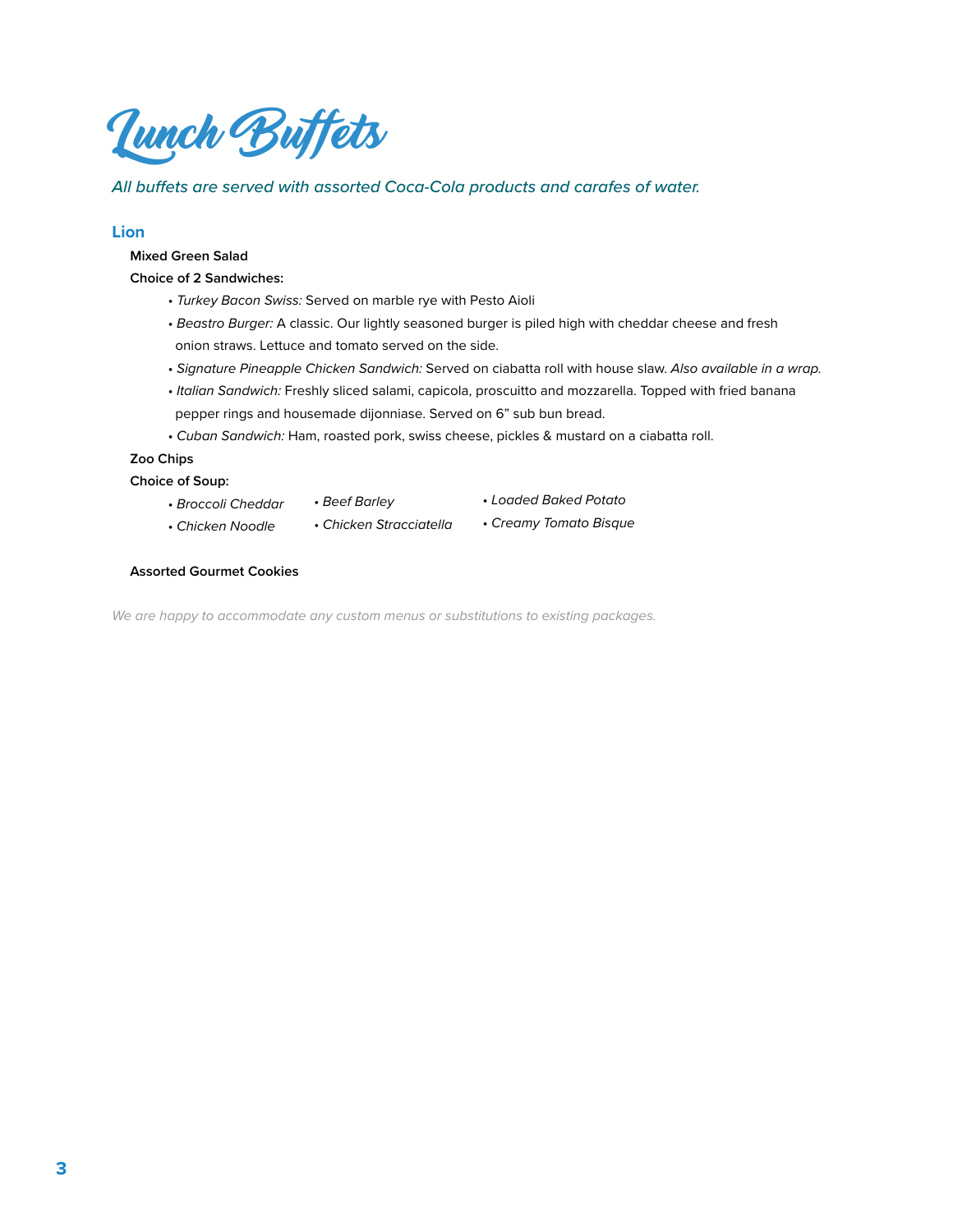

### *All lunches are served with assorted Coca-Cola products and carafes of water.*

#### **Cuban Sandwich**

*Ham, roasted pork, swiss cheese, pickles and mustard on a ciabatta roll with Zoo chips and a pickle spear.*

#### **Zoo Club**

*Roasted turkey, crisp bacon, lettuce and tomato, smothered in housemade dijonnaise. Served on toasted marble rye with Zoo chips and a pickle spear.*

### **Grilled Chicken, Bacon, Ranch Wrap**

*A grilled chicken breast topped with romaine, tomato, crisp bacon and ranch dressing. Wrapped in a wheat shell and served with Zoo Chips and a pickle spear.*

### **Grilled Chicken Caesar Salad**

*Grilled chicken breast on a bed of crisp romaine, croutons and Parmesan cheese served with Caesar dressing and a dinner roll. Also included are Zoo chips and a pickle spear.*

#### **Signature Pineapple Chicken Sandwich**

*Served on a ciabatta roll with house slaw.*

## **Cheese Stuffed Shells**

*Chef's blend of italian cheeses, stuffed in a jumbo shell and baked in our house marianara sauce. Served with garlic bread.*

#### **Beastro Burger**

*A classic. Our lightly seasoned burger is piled high with cheddar cheese and fresh onion straws. Served on a toasted brioche bun with Zoo Chips and a pickle spear.*

#### **French Dip**

*Thinly sliced roast beef with caramelized onion, swiss cheese on a baguette, served with Au Jus. Also included are Zoo chips and a pickle spear.*

### **Mediterranean Veggie Wrap**

*Zucchini Noodles with Spring mix, bell peppers, hummus and feta, served on a wrap. Also included are Zoo chips and a pickle spear.*

#### **Philly Cheesesteak Hoagie**

*Thinly sliced roast beef with caramelized onion, American cheese on a hoagie roll. Also included are Zoo chips and a pickle spear.*

*\* Vegetarian options available upon request.*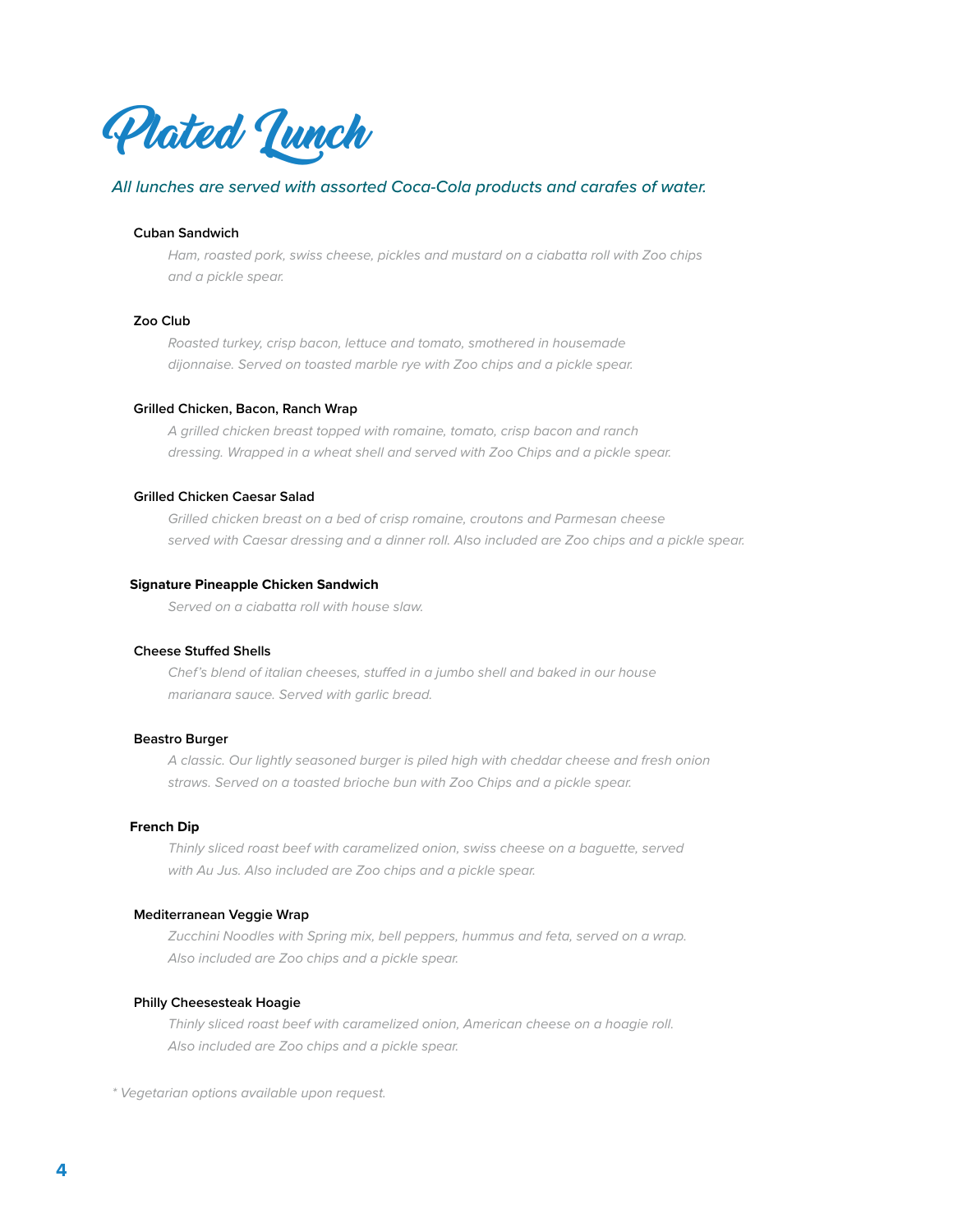Beverage & Snack Packages

*All snack stations are served with canned Coca-Cola products and carafes of water.*

# **Ice Cream Sundae Bar**

 **French Vanilla Ice Cream Chopped Nuts Whipped Topping Cherries Chocolate Sauce Sprinkles**

## **4-Hour Beverage Service**

 **Coffee Iced Tea Coca Cola Products Water**

# **Coffee & Sweets Bar**

- **Colobus**
	- **Veggie Tray Fruit Tray Zoo Chips Hummus with Pita**

## **Silverback**

 **Veggie Tray**

 **Fruit Tray Spinach Artichoke Dip with Tortilla Chips Whipped Feta and Cucumber Dip** *with toasted Ciabatta Bread*

## **Choice of Appetizer:**

- *Buffalo Chicken Egg Rolls with ranch dressing*
- *Prosciutto Wrapped Cantaloupe*
- *Cucumber Round with Herb Cream Cheese*
- **Regular & Decaf Coffee**
- **Whipped Cream**
- **Assorted Flavorings**
- **Chocolate Chips**
- **Caramels**
- **Marshmallows**
- **Cocoa dusting**
- **Cinnamon dusting**
- **Sea salt grinder**

## **Choice of (1) sweet:**

- *Scones / Snickerdoodle cookies*
- *Beignets*





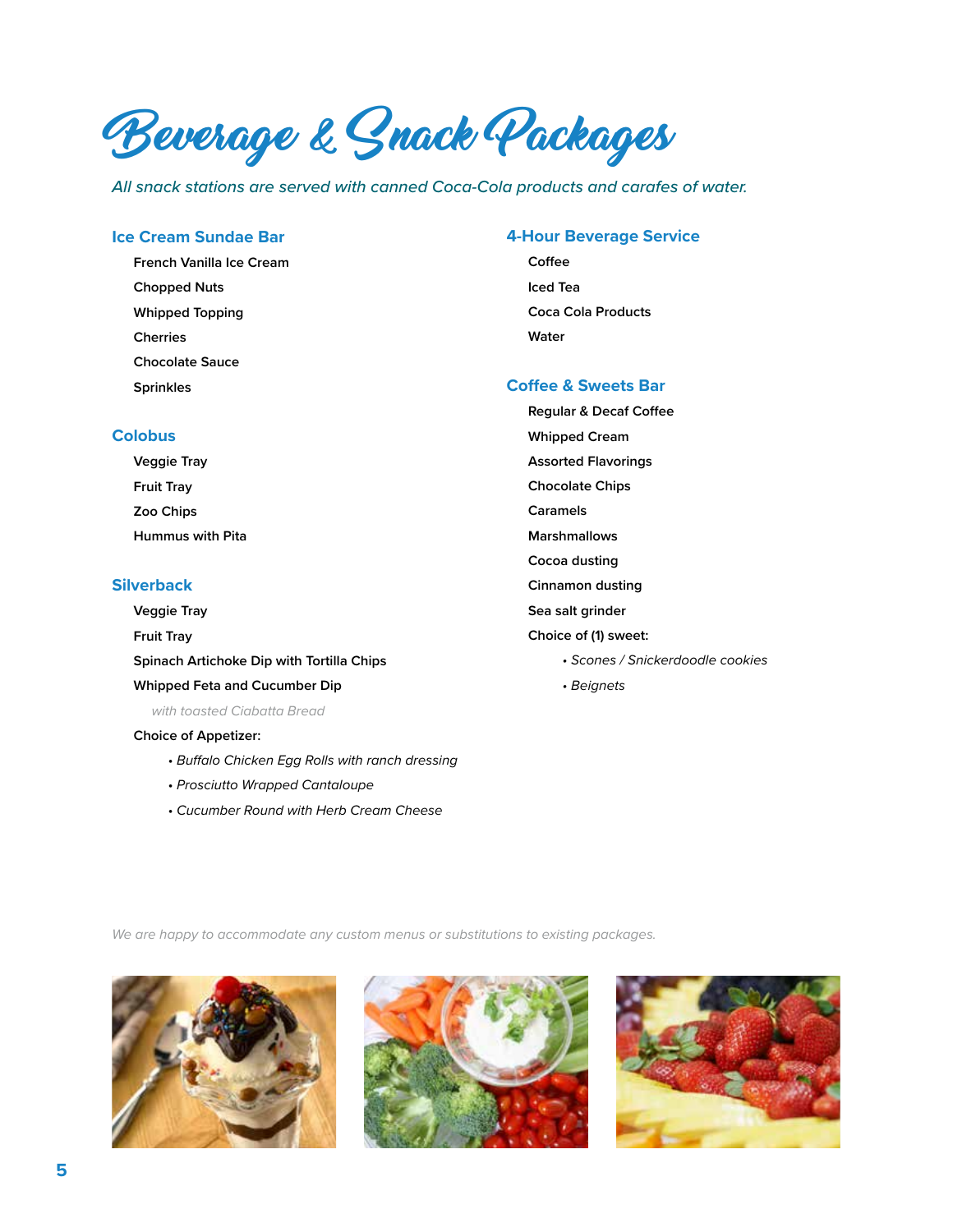

**Creamy feta cucumber dip with toasted bread Italian Arancini with Tomato Cream Sauce Cucumber Round with Herb Cream Cheese Bruschetta Chicken Satay Bites with Peanut Sauce Hummus and Pita Caprese Salad in Phyllo Cups Fried Buffalo Cauliflower Pretzel Bites with Cheese Sauce Fried Ravioli with Marinara**

**Prosciutto Wrapped Cantaloupe Honey Dijon Glazed Brussel Sprouts Spinach and Artichoke Dip Fruit Tray Veggie Tray with Dill Dip Cajun Crab Stuffed Mushrooms Cheese and Cracker Tray Buffalo Chicken Egg Rolls with Ranch Italian Sausage with peppers and onions**

# **Trays** *priced per tray*

**50 Piece Shrimp Cocktail Tray 100 Piece Shrimp Cocktail Tray**

# **Trays Below Serve 50-75 guests**

**Mini Crab Cakes with Lemon Caper Aioli Beef and Shrimp Skewers with Garlic Herb Butter**

# *25 person minimum on all appetizers.*





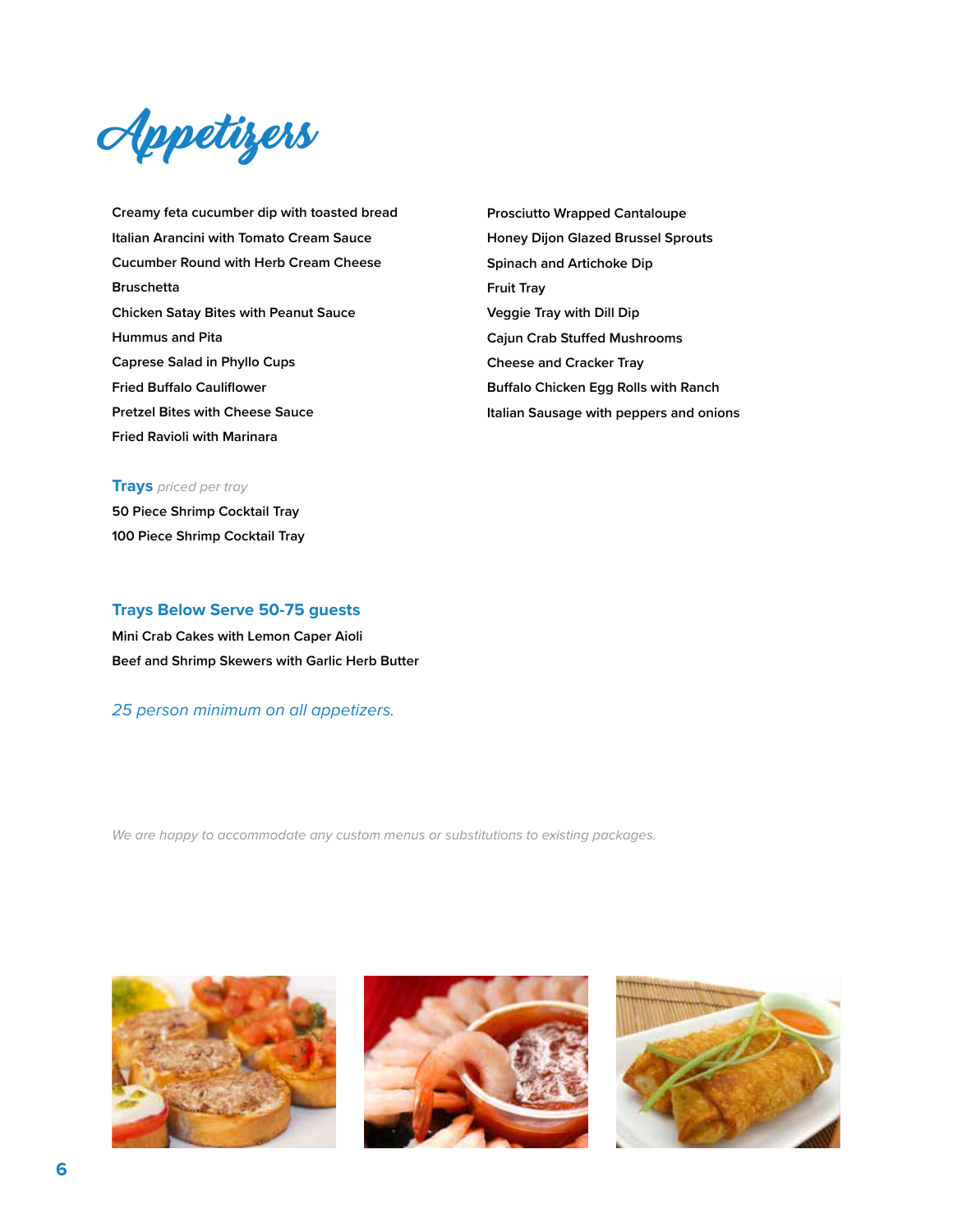Served Dinners

# *All Served Dinners include*

- **Choice of Caesar Salad or House Salad** *(Spring mix grape tomato, croutons, shredded carrots and cucumbers)* Choice of Ranch, Italian, French, Raspberry Vinaigrette, Balsamic Vinaigrette or Creamy Poppy Seed dressing
- **Choice of two entrées** *(additional entrée selections available)*
- **Vegetarian option** *(Choose a vegetarian entrée as your second option at no additional charge OR as a third option)*
- **Chef's choice starch and vegetable, dinner rolls and butter, coffee, iced tea and water**

## **Hornbill** *Choice of two entrées*

- **Rosemary Garlic Pork Loin**
- **Sliced Turkey with Gravy**
- **Sliced Roast Beef with Gravy**

#### **Eagle** *Choice of two entrées or dual entree option*

- **Grilled Flank Steak with Caramelized Onions and Peppers**
- **Blackened Salmon with Cajun Cream Sauce**
- **Chicken Saltimbocca Lightly Breaded Chicken Breast topped with Prosciutto and Melted Provolone Cheese. Sprinkled with fresh Sage.**

## *OR Dual entrée*

• **Beef & Chicken - 4 oz. seasoned and Grilled Beef Tenderloin with a Grilled Chicken Breast topped with an Herb Butter Sauce.**

### **Ostrich** *Choice of two entrees or dual entree option*

- **Grilled Ribeye with Mushroom Demi-Glace**
- **Mahi Mahi, seared and topped with Feta, Fresh Dill and Grilled Lemon**
- **Chicken Roulade with spinach, prosciutto & mozzarella served with White Wine cream sauce**
- **Garlic Butter and Herb roasted Salmon with capers**

*OR Dual entrée*

• **Surf & Turf - 3 oz. Cajun Skewered Shrimp with a 4 oz. seasoned Grilled Beef Tenderloin Medallion**





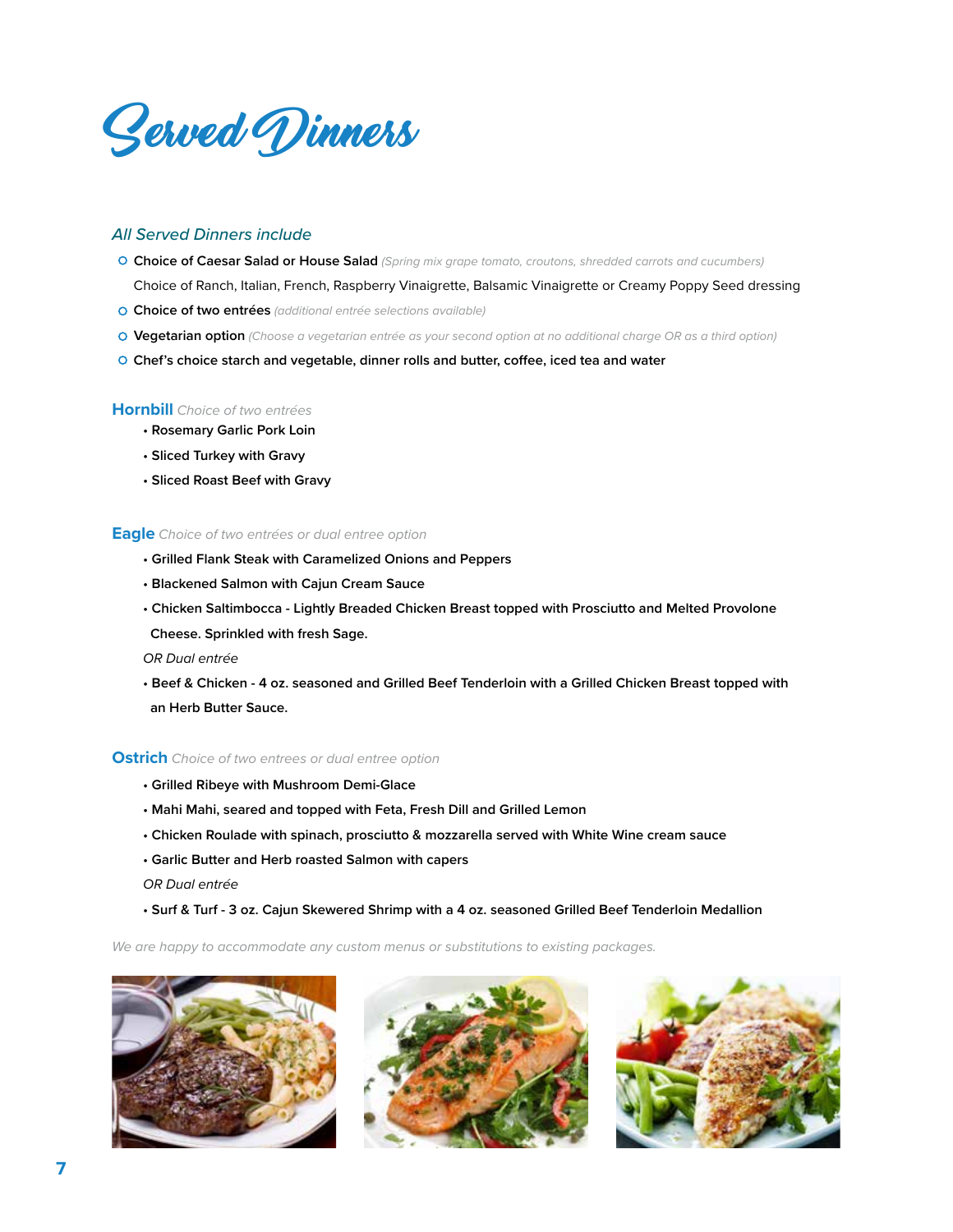

### *All Buffet Dinners include:*

- **Choice of Caesar Salad or House Salad** *(Spring mix grape tomato, croutons, shredded carrots and cucumbers)* Choice of Ranch, Italian, Raspberry Vinaigrette, Balsamic Vinaigrette or Creamy Poppy Seed dressing
- **Choice of two entrées** *(additional entrée selections available)*
- **Vegetarian option** *(Choose a vegetarian entrée as your second option at no additional charge OR as a third option)*
- **Chef's Choice starch and vegetable, dinner rolls and butter, coffee, iced tea and water**

### **Penguin** *Choice of two entrées*

- **Baked Penne Pasta with Shrimp, Pancetta, Scallions, Lobster Cream Sauce with melted Mozzarella Cheese**
- **Maple and Mustard Grilled Pork Loin**
- **Grilled marinated chicken breast**

#### **Parrot** *Choice of two entrées*

- **Seared Chicken Marsala with a Butter Marsala Sauce, Mushrooms and Herbs**
- **Marinated, Seared and Sliced Teres Major Steak with Grilled Lemon**
- **Blackened Salmon with Cajun Cream Sauce**
- **Chicken Piccatta with a White Wine, Butter and Lemon Sauce with Capers and Tomatoes**

#### **Orangutan** *Choice of two entrées*

- **Grilled Flank Steak with Chimichurri Sauce**
- **Chicken Roulade with Spinach, Prosciutto and Mozzarella served with Herbed White Wine Cream Sauce**
- **Grilled Pork Tenderloin with Honey Balsamic Glaze**
- **Mahi Mahi seared and topped with Feta, Fresh Dill and Grilled Lemon**

#### **Vegetarian** *Choose one of these as your second option at no additional charge OR as a third option*

#### *at an additional price.*

- **Eggplant Parmigiana with Zucchini Noodles**
- **Roasted Mushroom Risotto**
- **Penne Pasta with Grilled Vegetables and Pesto Cream Sauce**

# *Upgrade options for buffets:* **Waffle Cone Mac & Cheese Bar**

• Included: *Smoked Cheddar Mac & Cheese and Waffle Cones* • Choose 3 Toppings:

| Steamed Broccoli | Chicken Chunks        |
|------------------|-----------------------|
| Bacon Bits       | Sautéed Mushrooms     |
| <b>Scallions</b> | Seasoned Bread Crumbs |
| Diced Tomatoes   |                       |

#### **Carving Stations**

 **Roasted Pork Loin with Peppers and Onions Slow Roasted Herb Turkey Breast Top Round with Sauteed Mushrooms and Horsey Sauce**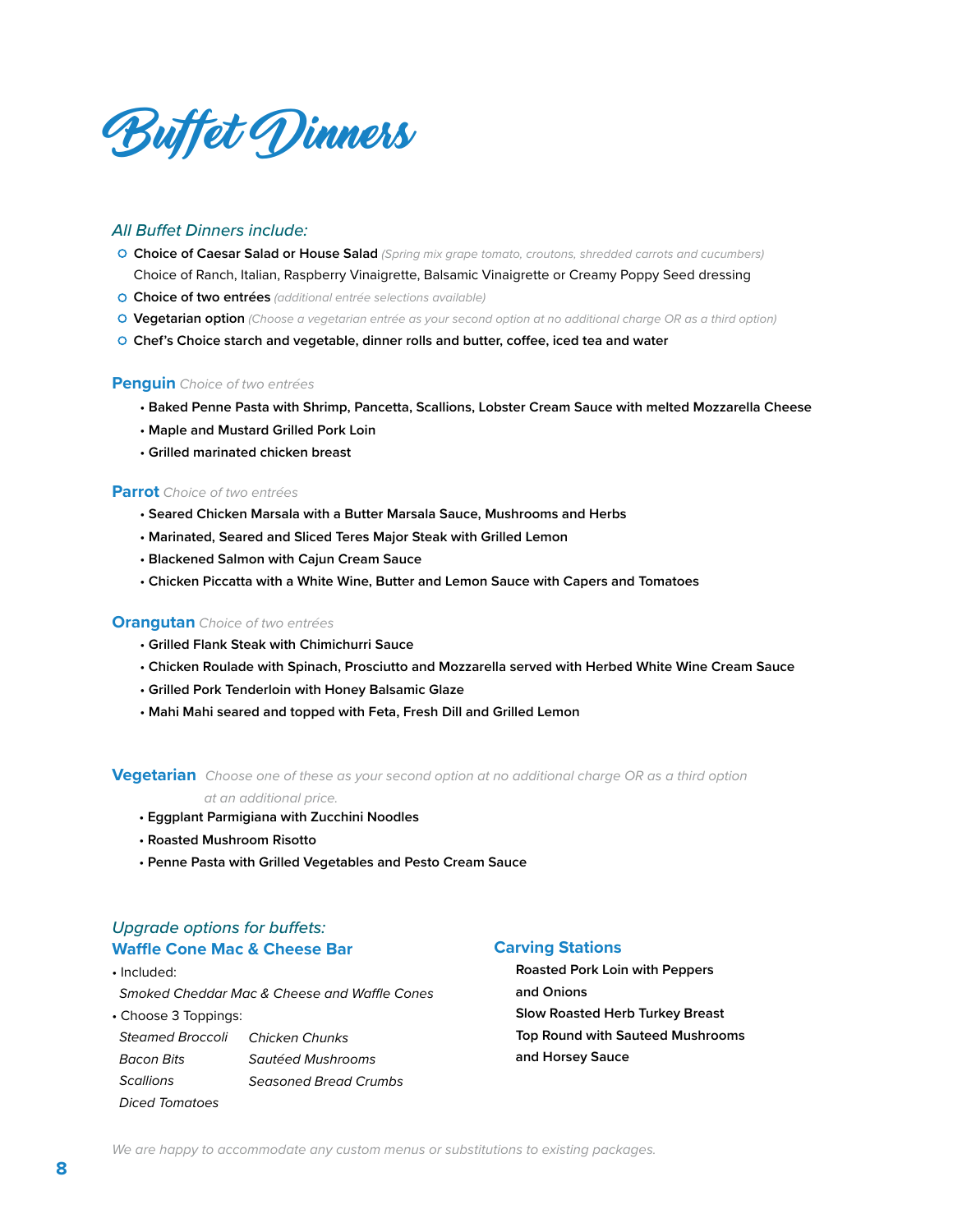

# *Two choices maximum*

**Toffee Brownies Gourmet Cookies (2 per guest) Key Lime Pie Red Velvet Bistro Cake Chocolate Flourless Torte (Gluten free) Layered Lemon Torte Traditional Carrot Cake New York Style Cheesecake with Seasonal Berry Coulis New York Style Turtle Cheesecake Tiramisu Black Forest Gateau Chocolate Cake**







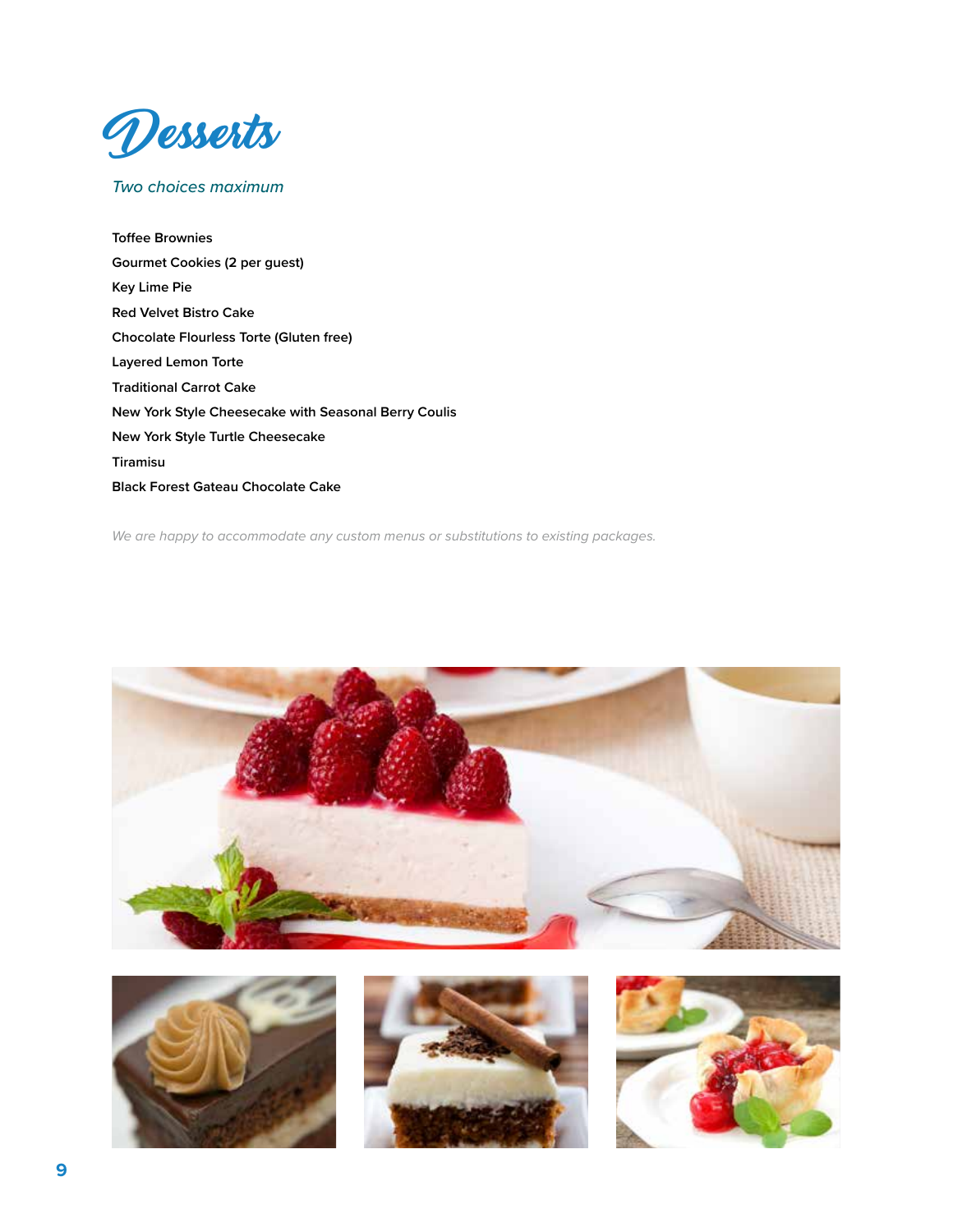

# *All Bars include:*

• **Coke, Diet Coke, Sprite, Tonic and Club Soda, Orange, Cranberry and Pineapple Juices, Triple Sec, Bar Fruit, Stirrers and Cocktail napkins**

## **Open Bar**

- Open bar service is based on amount consumed
- Minimum \$150 per hour, per bar, including bartender
- All open bar prices are listed per beverage

# **Cash Bar**

- \$50 per-bartender, per-hour charge
- Two bartenders per 100 guests are required
- Three-hour bar minimum
- All cash bar prices are listed per beverage

# **House Bar**

**Domestic Beer** • **House Wine** • **House Liquor** • **Soda**

# **Select Bar**

**Domestic Beer** • **Imported Beer** • **Select Wine** • **Select Liquor** • **Soda**

# **Premium Bar**

**Domestic Beer** • **Imported Beer** • **Premium Wine** • **Premium Liquor** • **Soda**

# *Ask about adding craft beer or specialty drinks to your event!*

• Cash bar prices include Ohio state tax • Specific liquors can be added for an additional cost per bottle

# **Individual Beverages**

**100% Colombian Coffee, regular or decaffeinated** *per gallon* **Hot Chocolate** *per gallon* **Gourmet Hot Tea Selections** *per packet* **Freshly brewed Iced Tea** *per gallon*

**Lemonade** *per gallon* **Coca-Cola Products Dasani Bottled Water Juices** (*Orange, Pineapple and Cranberry)* 



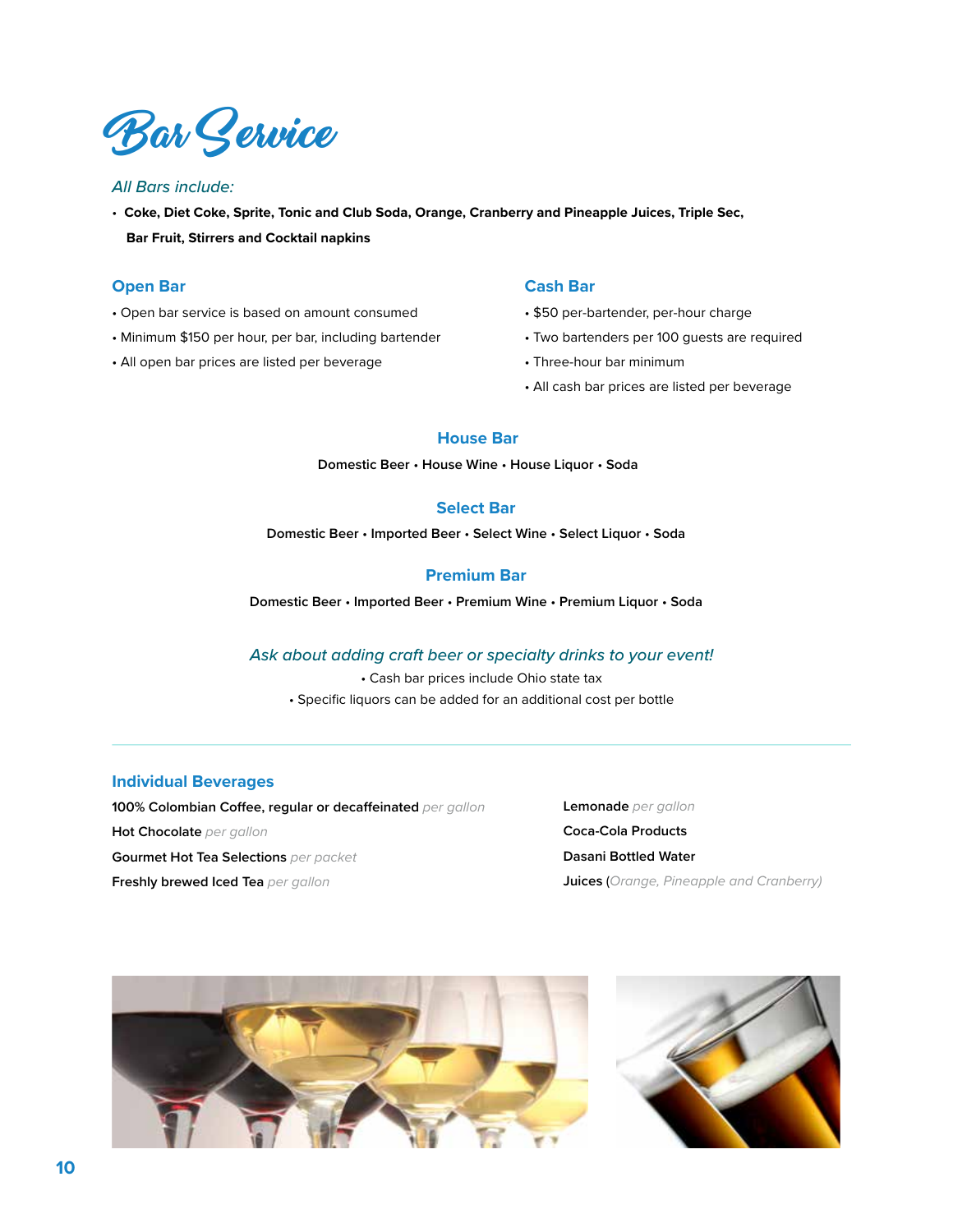Equipment Rental

# **Equipment Rental**

**Lavaliere Microphone Risers** *(Per 4' x 8' Section)* **Stairs Floor Length Linens Laptop or Tablet Stage (16' x 8') Linen Chair Covers with Sashes Satin Table Runners Sequin Table Runners Sequin Table Cloths Microphone/Podium Data Projector White Cushioned Chairs Tech Time Chiavari Chairs Extra Golf Cart**  *\*All rentals are subject to a delivery fee.*

# **Upgrades for Malawi Rentals**

# Priced per hour

- **Train Rental**
- **Carousel Rental**
- **Africa! Overlook with animals on exhibit**
- Priced per hour
- **Giraffe Feed Deck**

## **Upgrades for Aquarium Rentals**

### **Ocean Lab**

 *Touch tank with small ocean dwellers such as starfish, sea urchins and crabs.*

# **Diver Encounter**

 *Have a certified diver in our Pacific Reef tank during your event.*





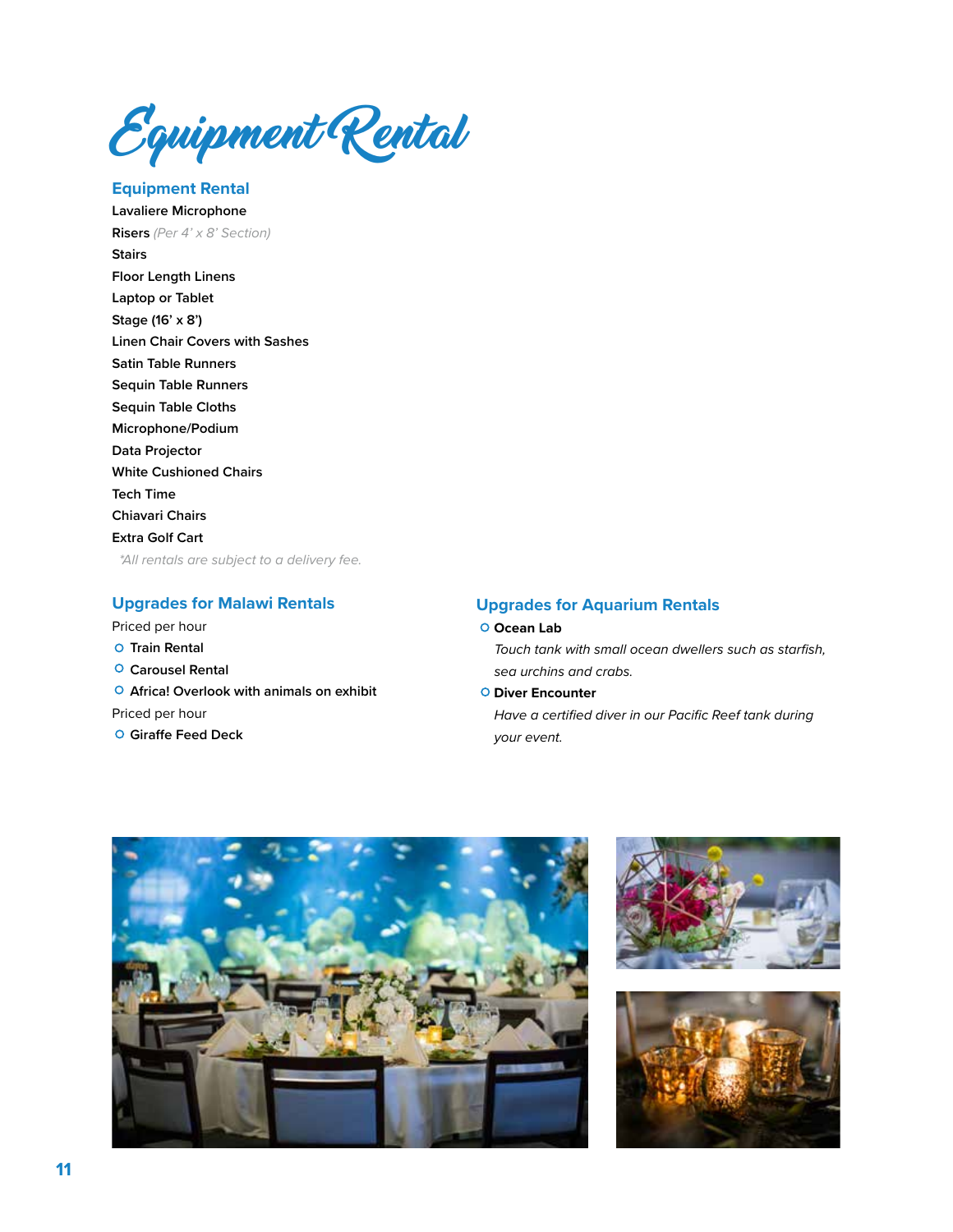

**Aquarium** *Capacity 80 guests* **Availability:** Evenings year-round except during *Lights Before Christmas*

**Captain's Room** *Capacity 20 guests* **Availability:** Days and evenings, year-round

**Penguin Beach** *Capacity 80 guests* **Availability:** Evenings only, April-October

**Broadway Pavillion** *Capacity 250 guests* **Availability:** Days only, April-October

**Arctic Encounter**® *Capacity 50 guests* **Availability:** Evenings year-round except during *Lights Before Christmas*

**Malawi Event Center** *Capacity 700 guests* **Availability:** Days and evenings, year-round **Additional rentals in Malawi:** Indigo Room *(250-300 guests)*, Sapphire Room *(200 guests)* Imperial Room *(250-300 guests)*

**Africa! Overlook** *Capacity 250 guests* **Availability:** Evenings only, April-October

**ProMedica Museum of Natural History** *Capacity 150-180 guests* **Availability:** Days & evenings, year-round

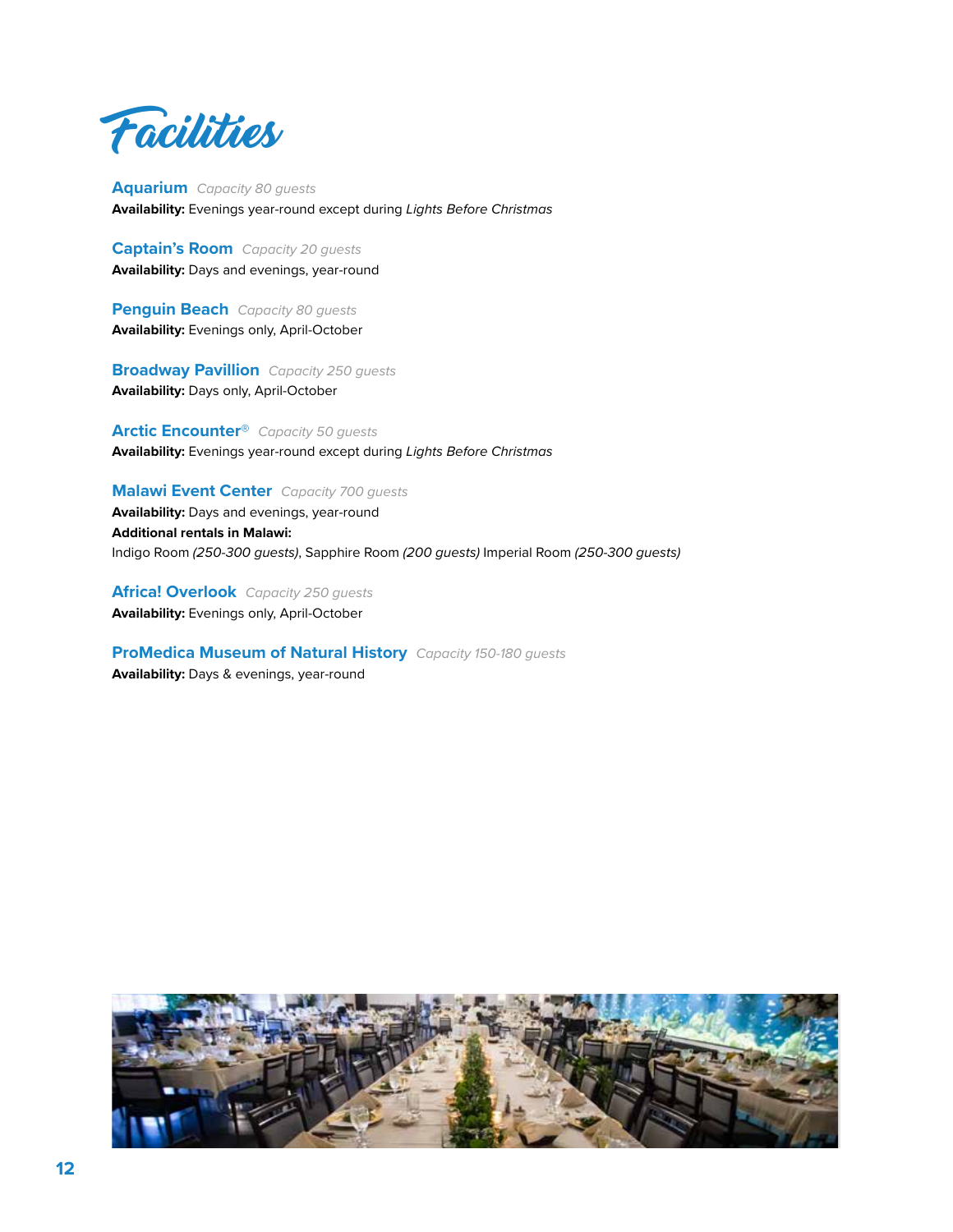Rental Locations & Map of Zoo

- **1** Aquarium
- **2** Captain's Room
- **3** Penguin Beach
- **4** Broadway Pavilion
- **5** Arctic Encounter®
- **6** Malawi Event Center
- **7** *Africa!* Overlook
- **8** ProMedica Museum of Natural History